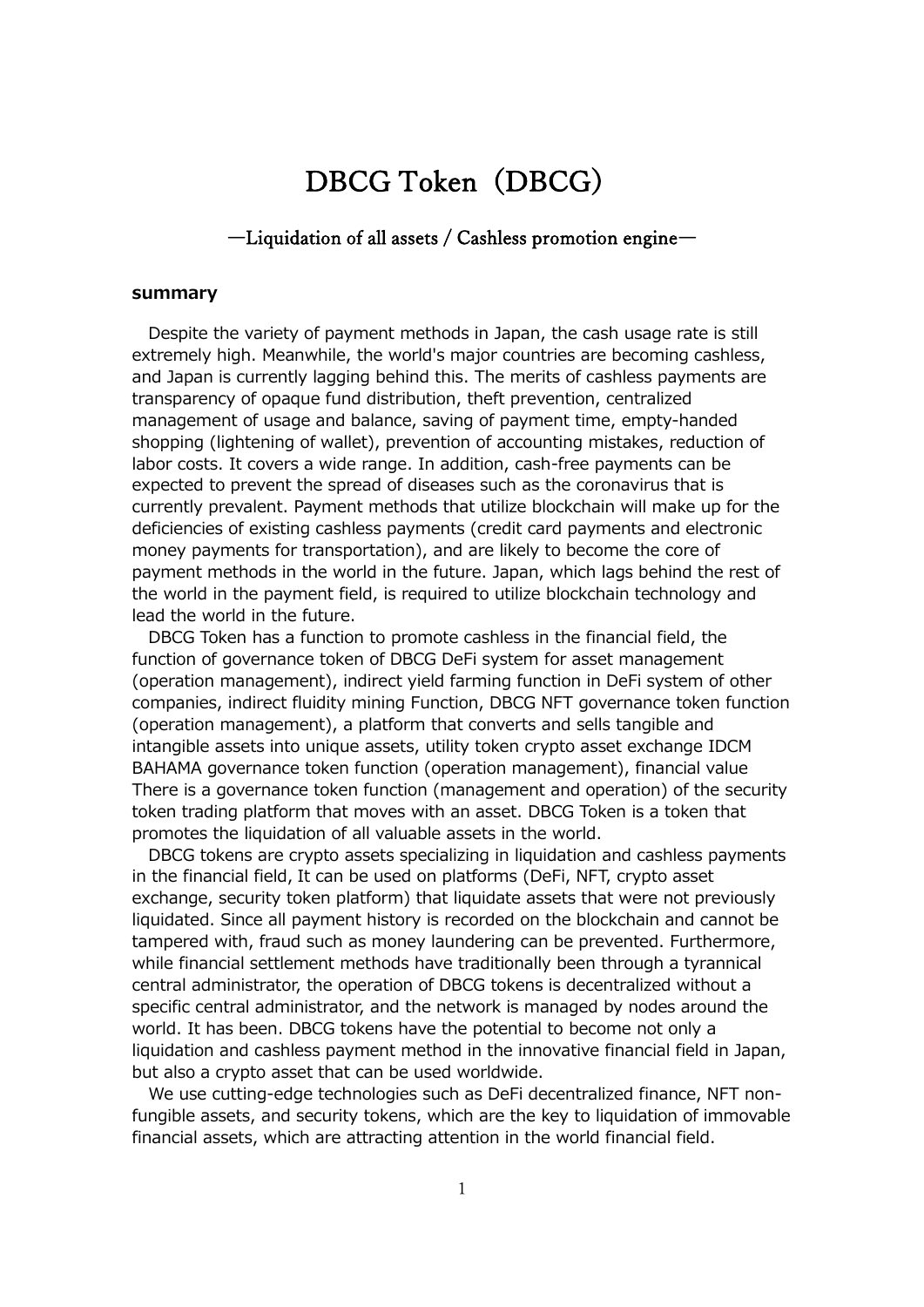table of contents

- 1. Features of DBCG
- 2. Introduction
- 3. Cashless social benefits
- 4. Barriers to cashless society
- 5. Liquidation means of immovable assets solved by blockchain technology

(solution)

- 5.1 DBCG Token
- 5.2 DeFi
- 5.3 NFT
- 5.4 IDCM, DELTEC BAHAMAS Cryptocurrency Exchange
- 5.5 Security Token
- 6. Operation method
- 6.1 Roadmap
- 6.2 Development team
- 7. Disclaimer
- 8. Reference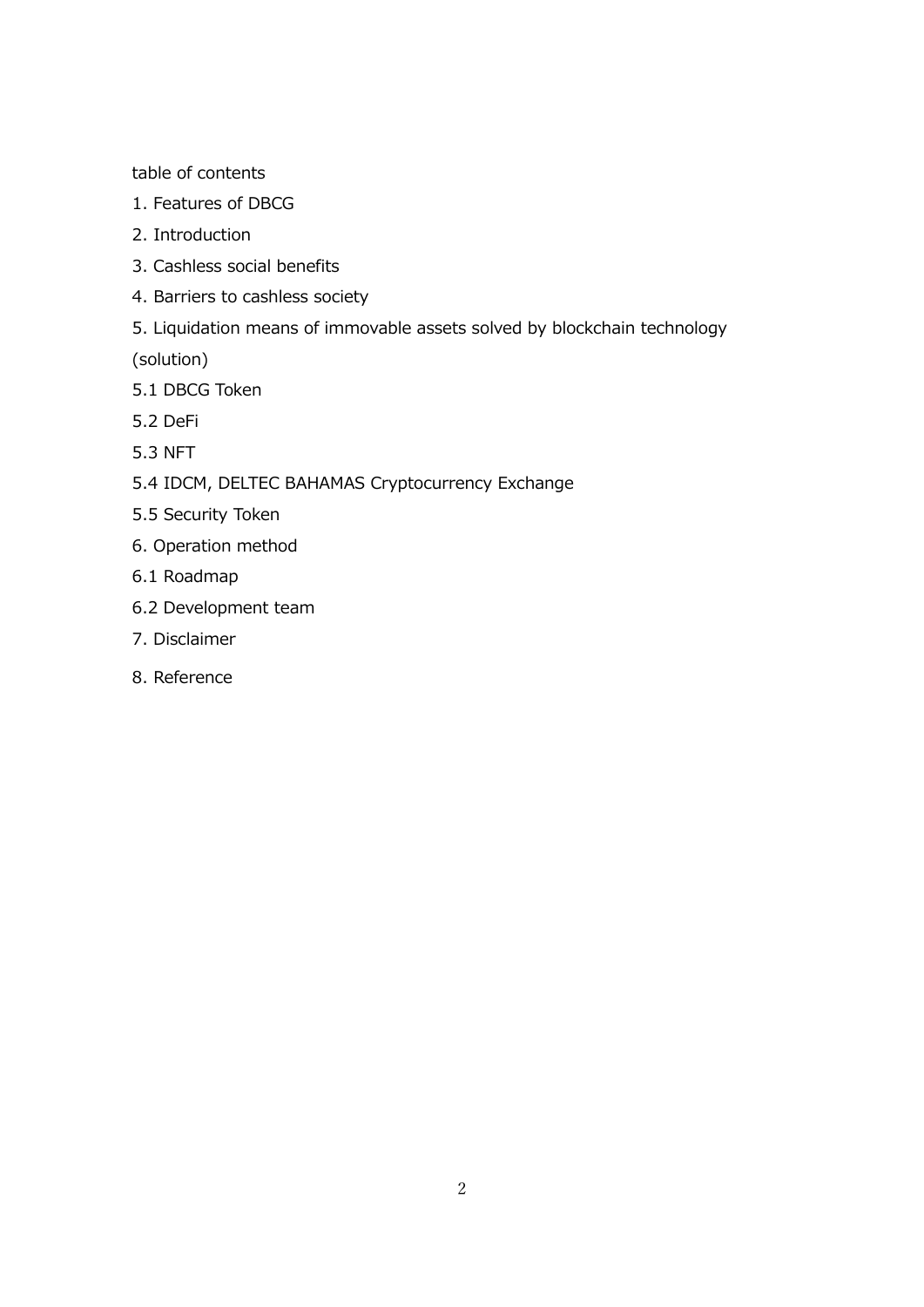#### 1. Features of DBCG Token

DBCG Token is a unique asset that has the function (operation management) of the governance token of the DBCG DeFi system for asset management in the financial field, the indirect yield farming function / indirect liquidity mining function in the DeFi system of other companies, and the tangible and intangible assets. DBCG NFT's governance token function (operation management), utility token crypto asset exchange IDCM BAHAMA's governance token function (operation management), security token trading platform that moves with financially valuable assets There is a governance token function (management and operation) of. DBCG Token is a token that promotes the liquidation of all valuable assets in the world.

#### (1) DBCG DeFi

DBCG DeFi is automatic asset management decentralized financial system that uses AI.DBCG Token is the governance token of DBCG DeFi system, and the source of value is the Investment profit in DBCG DeFi system.

For operation with DBCG DeFi, we will invest in various DeFi systems operating in the world, earn daily fees through indirect yield pharming, earn governance tokens through indirect liquidity mining, and realize capital gains.

By investing in DBCG DeFi, you can earn (1) indirect yield pharming fees of other companies, (2) indirect liquidity mining governance tokens of other companies, and  $(3)$  indirect filecoin profit,  $(4)$  indirect stock capital gains.

DBCG Token is an ERC20 token, and a total of 5 billion DBCG is issued as a governance token of DBCG DeFi.

DBCG Token smart contract address:

0x6aE74982bA8a8014C5bC46b902D18187a8D5a9A1

Correction required: https://etherscan.io/

# (2) DBCG NFT trading platform

NFT is "unique" digital data with a non-counterfeit certificate and proof of ownership. We will create a market where tangible and intangible assets such as the following are converted to NFT, sold in the primary market, and resold in the secondary market.

DBCG Token is a governance token of DBCG NFT system, and the source of value is NFT conversion fee of DBCG NFT system and NFT sales revenue (including auction profit).

Assets that can be converted to NFT: (1) works of art, (2) virtual items in video games (skins, virtual currencies, weapons, avatars, etc.), (3) music, (4) collections (digital trading cards, etc.), (5) real estate, cars, racehorses, designers. From sneakers to tokenized real-world assets, (6) virtual lands, (7) videos of iconic moments in sports, etc.

(3) IDCM, DELTEC BAHAMAS Crypto currency Exchange Market

IDCM, DELTEC BAHAMAS operates a crypto currency exchange market with three companies, IDCM, DELTEC, and DBCG. DBCG Token is the exchange's key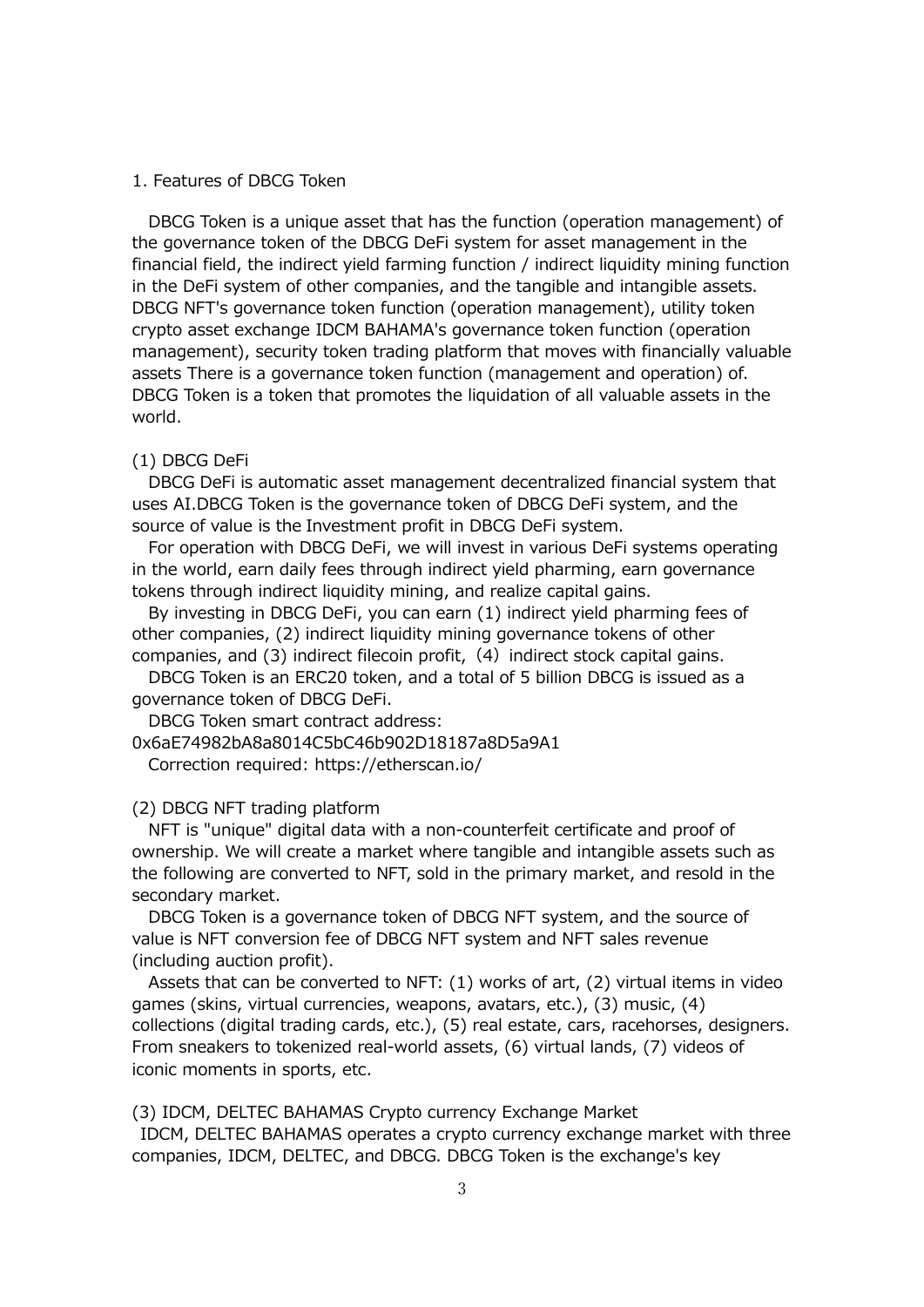currency and governance token, and the source of value is the exchange's sales commission and initial coin offering (ICO, IEO) fee.

IDCM is one of the world's leading cryptocurrency exchanges and has a wealth of experience in operating cryptocurrency exchanges. DELTEC is a bank that manages and stores US \$ backed by USDT Tether. The DBCG operating company operates a crypto currency exchange market together with both parties.

# (4) Security token trading platform

Unlike utility tokens, security tokens are token whose value is transferred together with financial assets (real estate, tangible assets, intangible assets, IP, gold, etc.) that support the value.

DBCG Token is a governance token, and its source of value is the exchange's sales commission and new token listing (STO) commission.

# Figure 1 Overview of DBCG Token



# 1. Introduction

In the "Cashless Vision" announced by the Ministry of Economy, Trade and Industry in April 2018, a goal was set to increase cashless society in Japan to 40% by 2025 and 80% in the future. In response to this, this project will promote Japan's cashless policy, pursue the diversification of payments on the Internet using blockchain technology, and aim to improve the convenience and efficiency of various payment methods.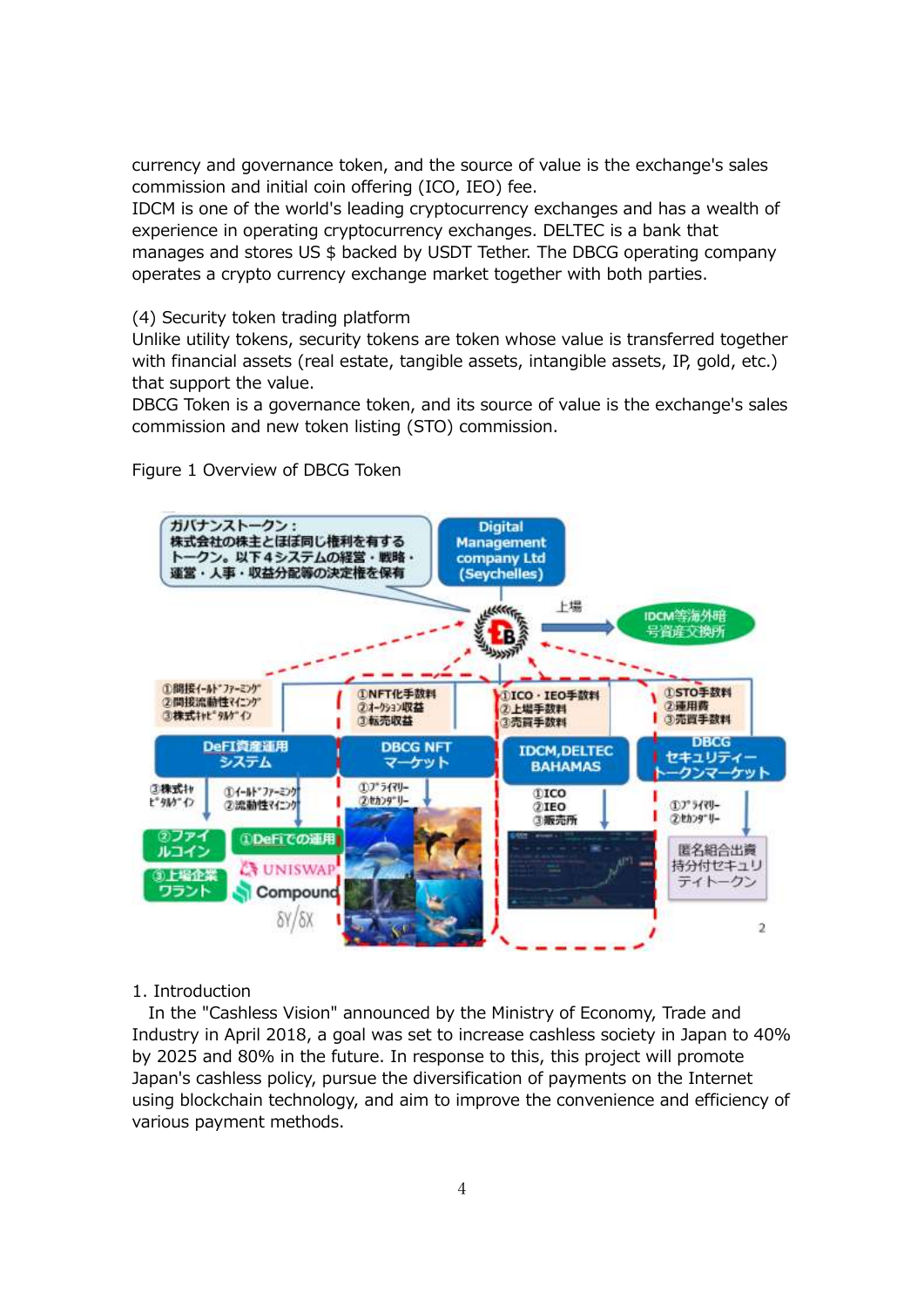[Reason for working on cashless society]

In Japan, the declining birthrate and aging population, the declining population, and the accompanying decrease in the working population have become major issues, and improving national productivity has become an inevitable issue. Cashless society is expected to lead to unmanned labor saving in physical stores, visualization of uncertain fund flow, improvement of tax revenue by deterring uncertain cash distribution, and revitalization of consumption. The methods for realizing cashless payments are diversifying, and it is expected that cashless payments that utilize innovation in various ways will continue to appear in the future.

In addition, the number of foreign tourists visiting Japan is increasing year by year, but it is said that 40% of them are dissatisfied with the fact that they can only use cash, and if this does not improve, there will be an opportunity of about 1.2 trillion yen per year. It is estimated that a loss will occur. The spread of cashless payments in Japan is lagging behind that of the rest of the world because of concerns about cashless payments and the national character of people who prefer to use cash. We propose a method that utilizes blockchain technology as a means to solve that anxiety.

[Financial settlement and liquidation utilizing blockchain technology]

All money sent and received on the blockchain is recorded in the ledger and managed in a decentralized manner, so it cannot be tampered with and cannot be fraudulent. Therefore, it is expected to visualize the flow of funds and deter uncertain cash distribution. In addition, even if some nodes are attacked, the system will not go down, and it has strong security.

With payments that utilize blockchain technology, you can immediately see how much you have used and all of it is recorded in the ledger, so you can prevent it from being overused compared to credit cards. The purpose of this project is to pursue the diversification of Internet payments utilizing blockchain technology, the convenience and efficiency of cashless payments, and the liquidation of financial assets that were not previously liquidated.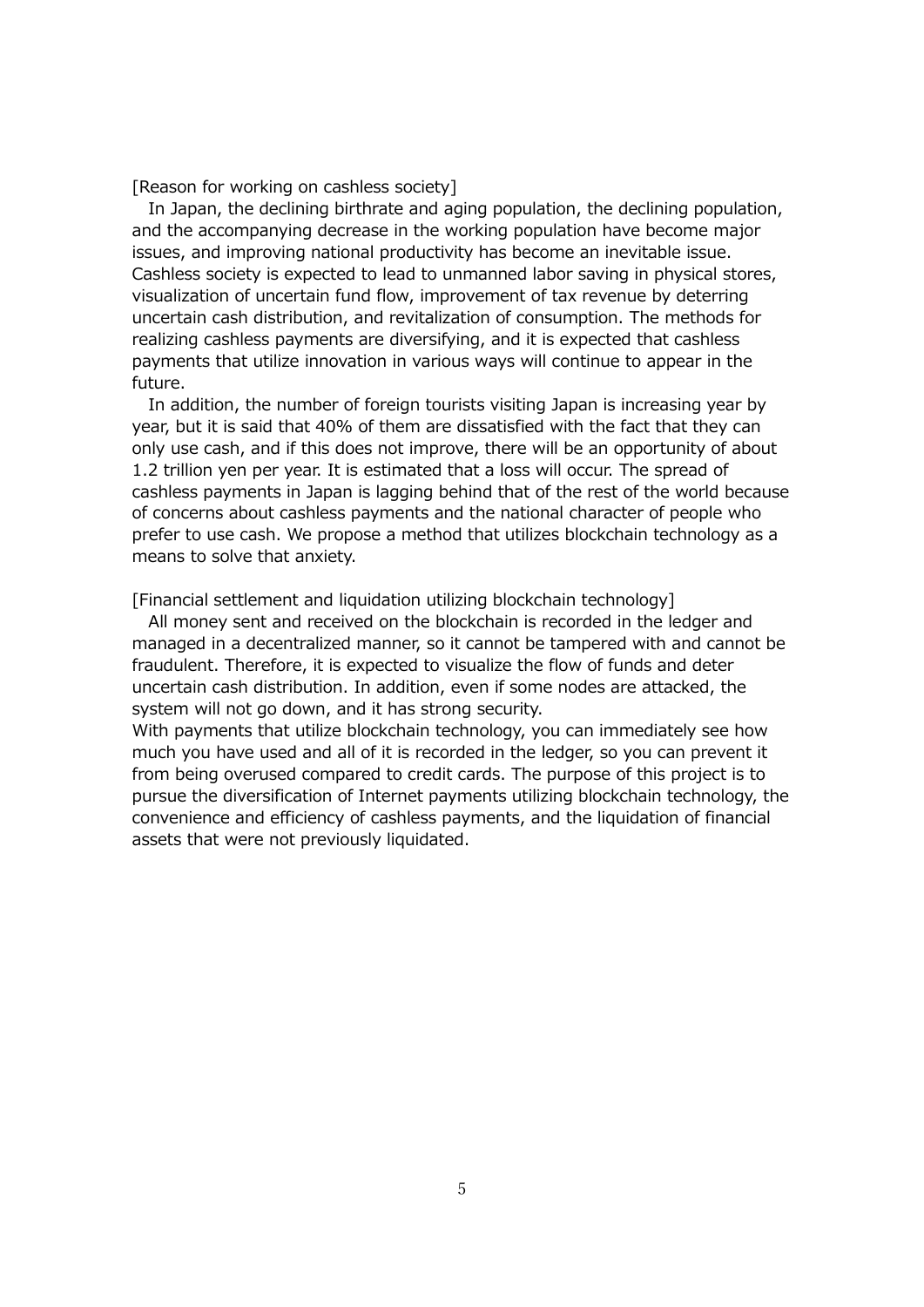#### 3. Cashless social benefits

The ratio of cashless society in the world has reached the 40-60% level in major countries, and among them, the cashless society in South Korea is outstanding, about 90%, while the ratio in Japan is only about 20%. I will.



Figure 2 Cashless payment status in major countries around the world (2017)

Roadmap 2020" p.13

Cashless has merits not only for consumers but also for companies that provide products and services, and even for the entire country, and the merits of each are divided into "consumers" and "businesses that provide products and services." It will be divided as follows.

Benefits to consumers

・There is no need to carry cash, and you can save the trouble of searching for coins and adjusting the amount at the time of checkout at the cash register.

・ Payment can be made simply by holding the QR code or barcode.

・ You can check the amount of money and balance you used as numbers at any time, and you can check the receipts etc. electronically at any time.

Benefits for businesses

・ Smooth settlement can be realized by simplifying the cash register.

・ Tightening work such as cash register becomes easier. Since it is not necessary to check whether the numbers on the system match the cash, time can be saved and accounting mistakes such as calculation mistakes can be prevented.

・ Various costs such as labor costs can be reduced.

・ It will be easier for foreign tourists to make payments, and opportunities for further profits at tourist destinations will increase. According to a survey commissioned by VISA  $*$  <sup>1</sup>, about 40% of tourists visiting Japan are dissatisfied with the fact that they can only make cash payments, and if the number of tourists visiting Japan reaches 40 million annually (about 32 million in 2019). ) \* ², it is estimated that there will be an opportunity loss of approximately 1.2 trillion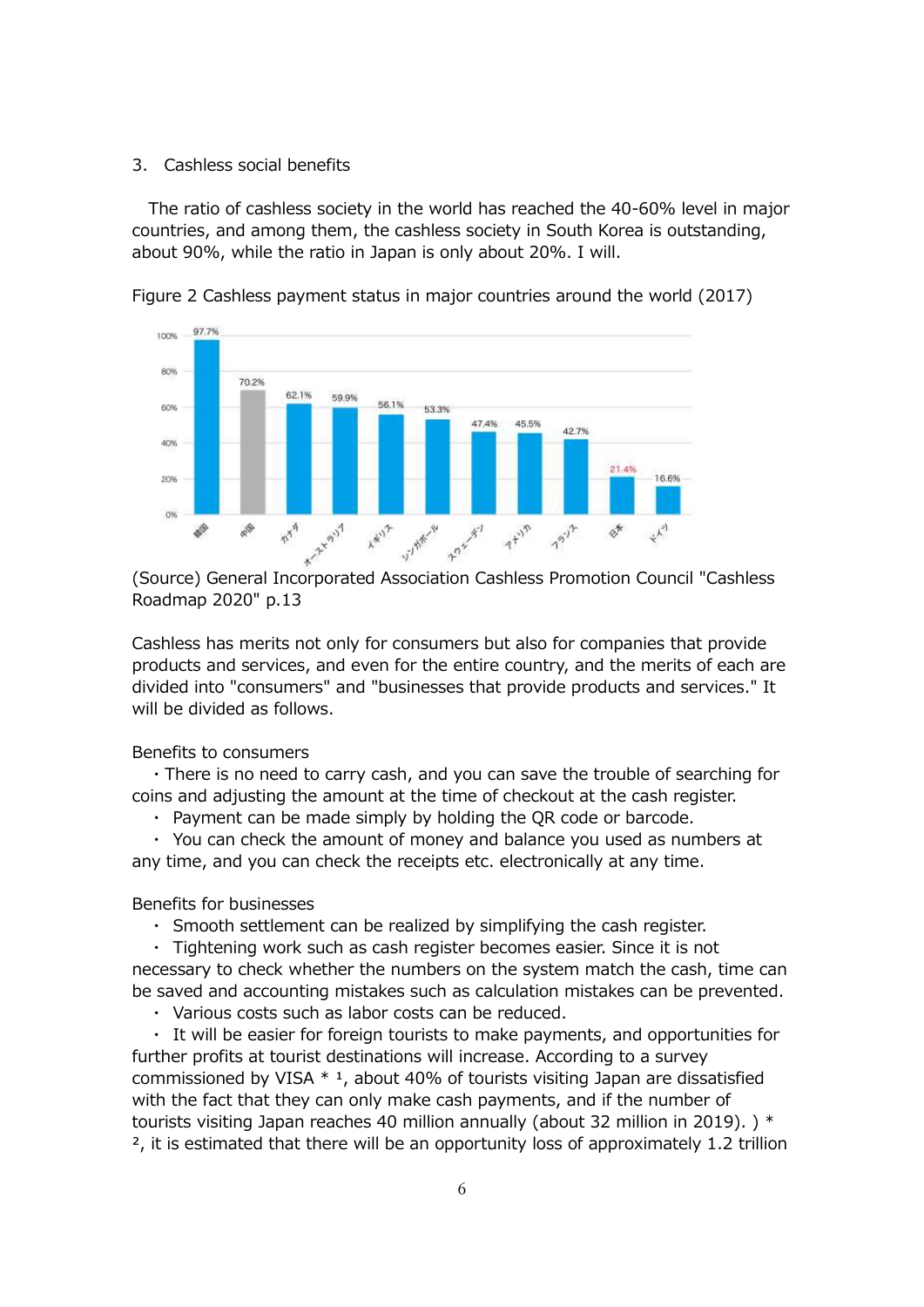yen.

4. Barriers to cashless society

It is necessary to consider the background of the lack of cashless society in Japan compared to major foreign countries from the perspective of social conditions, consumers, businesses, etc. The cashless payment ratio in Japan has changed from 11.9% in 2008 to 21.4% in 2017, and it can be seen that it is gradually increasing, but it is still a reason why cashless payments are difficult to spread. Is considered to be a national character that prefers cash.

According to "Cashless Vision" \*, the reasons why cashless society is not widespread are as follows.

[Social situation]

(1) Low theft and "good security" that is said to be returned even if cash is dropped

(2) There is little circulation of clean banknotes and counterfeit notes, and "high trust in cash"

(3) "Cash register processing is fast and accurate" at stores, etc., and there is less complexity in handling cash at stores.

(4) ATM is highly convenient and "easy to obtain cash"

[Actual stores, etc. (businesses, etc.)]

【Introduction】

<Terminal introduction cost>

Costs are incurred in introducing "payment terminals" that are generally divided by payment method Space cost for terminal installation and burden of line pullin also occur

[Operation / Maintenance]

<High cost compared to cash>

Costs for using cashless payment methods that are not incurred by cash payment are incurred on the actual store side From the viewpoint of actual stores, etc., of these costs, the fee paid to the payment service provider is paid by the operator (issuer) to the consumer. Existence of a physical store that seems to be a part of the points and miles to be granted, but does not feel that the benefits of the points and miles are fully received.

<Operation burden>

Operational burden for handing out paper sales slips (use refrain), etc., which does not occur with cash payment

[Funding]

<Time lag until monetization after payment>

Cash payments can be instantly monetized, but credit card payments generally have a time lag of about half a month to a month before monetization.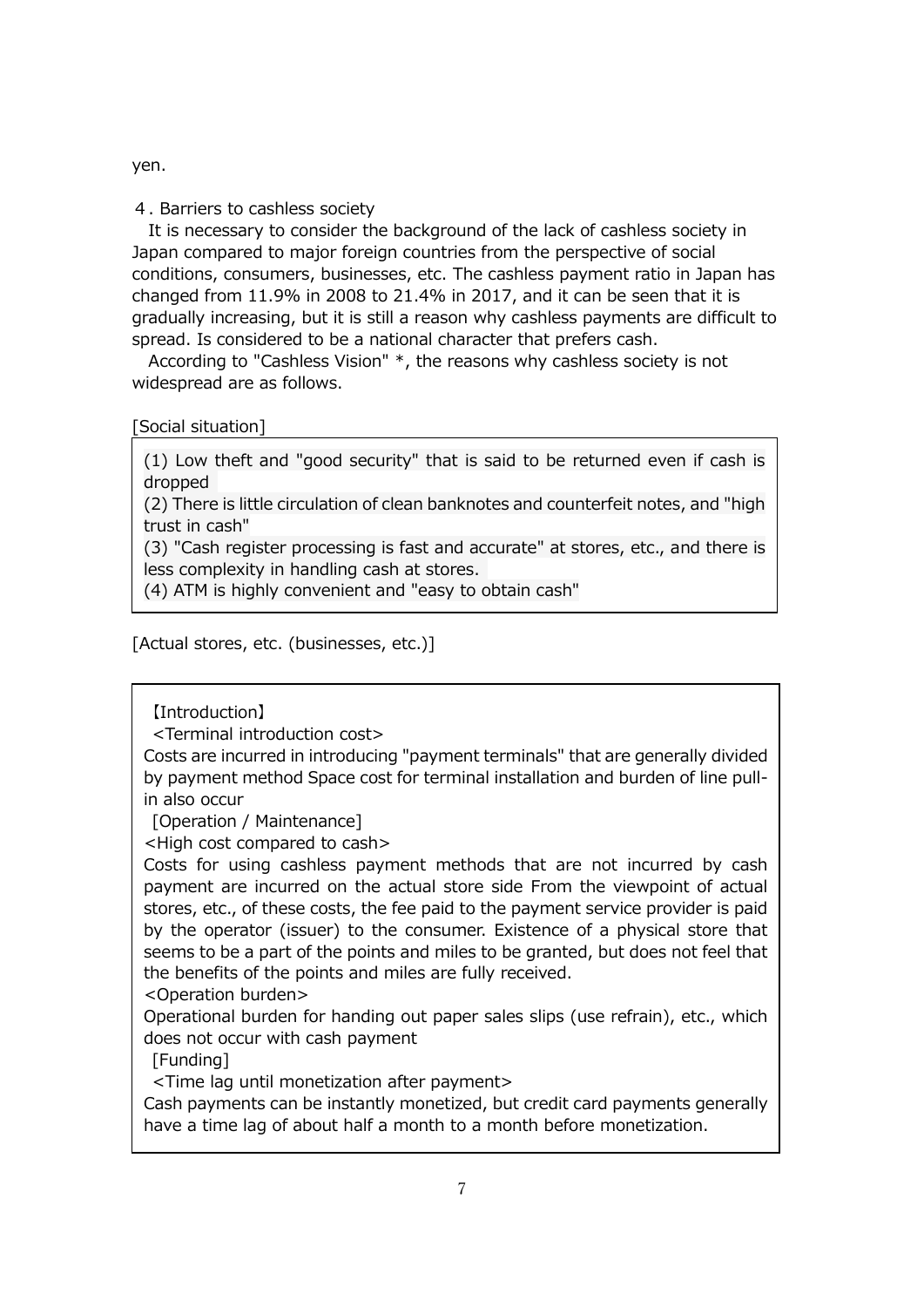# 【consumer】

(1) The existence of physical stores that do not support cashless payments makes the transition to cashless payments hesitant. (2) Various anxieties related to cashless payment

It is preferable to have good security and high trust in cash in Japan, but hesitate to introduce cashless payment due to the heavy burden on the operator (introduction cost, fee paid to the payment service provider, etc.). There are many businesses that do. As a result, there are many physical stores that do not support cashless payments, and the penetration rate in Japan is low.

5. Liquidation of immovable assets and cashless payment using blockchain technology

All liquidation and cashless settlement of financial assets by crypto currency are recorded on the blockchain, and falsification is theoretically impossible, so it is impossible to make fraudulent payments (transactions). In addition, since you can check the records of remittances such as "who paid to whom and how much you received", the accuracy of payment is guaranteed, and you can trade 24 hours a day, 365 days a year. In addition, the recipient's address is encrypted to increase anonymity, and the privacy-friendly design allows you to trade with peace of mind.

# 5.1 DBCG Token

DBCG Token is a governance token function (operation management) of DBCG DeFi system, indirect yield farming / indirect fluidity mining function in DeFi system of other companies, governance token function of DBCG NFT (operation management), governance token function of IDCM BAHAMA. It has a governance token function (management and operation) of the security token trading platform (operation management), and is responsible for next-generation asset liquidation, settlement, and management and operation functions. DBCG Token is issued in accordance with the ERC20 standard, and its operation is performed by nodes all over the world. Since it uses the same blockchain as Ethereum, there are no usage restrictions and anyone in the world can use it in borderless manor.

【Basic information】 Name: Digital Bank Coin Governance Symbol: DBCG Total issue quantity: 5,000,000,000 Minimum decimal unit: 18 Contract address: 0x6aE74982bA8a8014C5bC46b902D18187a8D5a9A1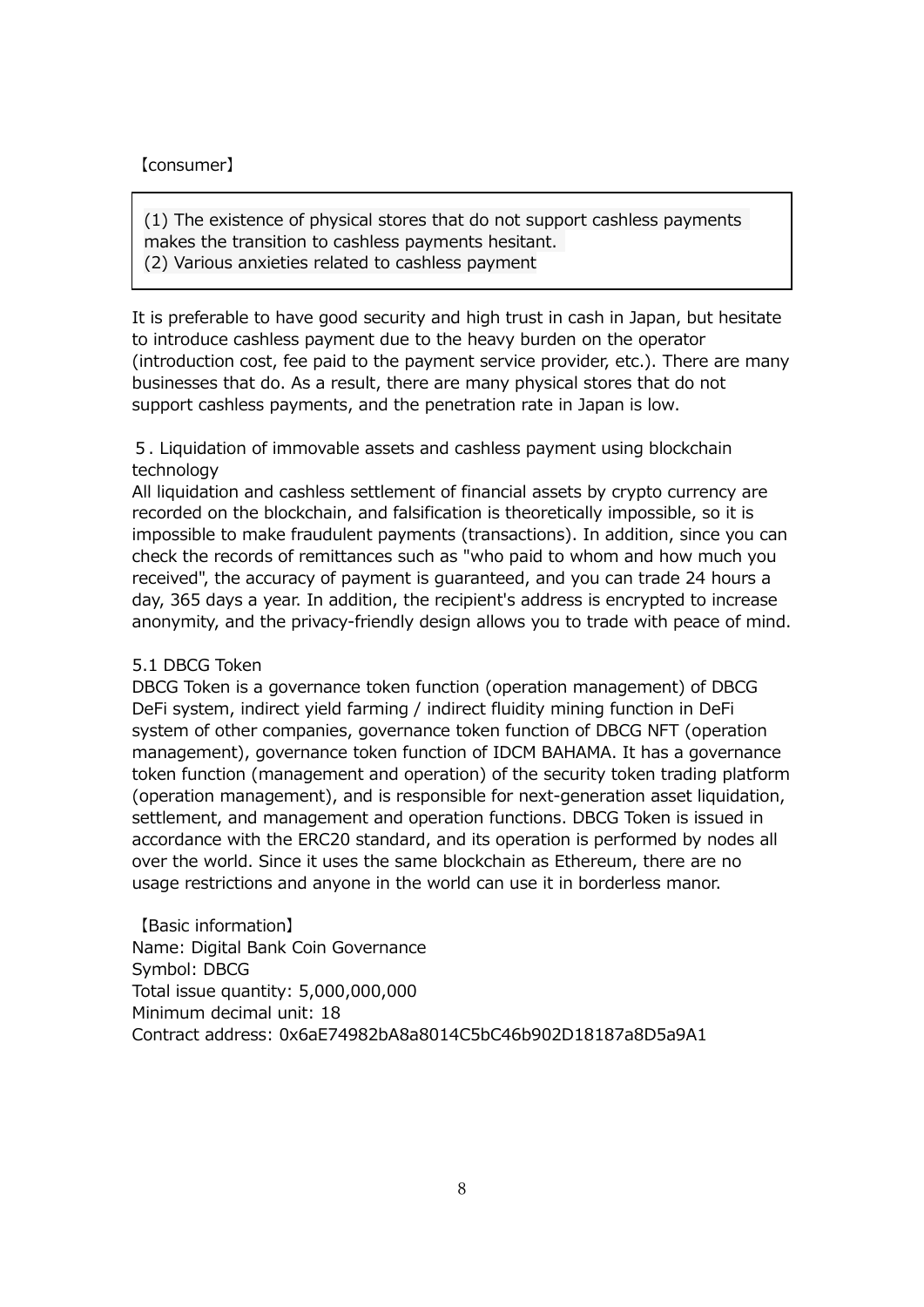#### Figure 3 Total amount of DBCG Token issued

# **GOVERNANCE TOKEN DISTRIBUTION DIAGRAM**

| $\blacksquare$ Market distribution(PRE) $\blacksquare$ Market distribution(IEO) $\blacksquare$ Market making |               |     |       |
|--------------------------------------------------------------------------------------------------------------|---------------|-----|-------|
| ■ Marketing airdrop ■ In-house reservation                                                                   |               |     |       |
|                                                                                                              | $2%$ %<br>80% | 10% |       |
|                                                                                                              |               | %   | Amoun |
|                                                                                                              |               |     |       |

|                               | %    | Amount        |
|-------------------------------|------|---------------|
| 10 Market distribution (PRE)  | 2%   | 100,000,000   |
| 2 Market distribution (IEO)   | 3%   | 150,000,000   |
| <b>3</b> Market making        | 5%   | 250,000,000   |
| 4 Marketing airdrop           | 10%  | 500,000,000   |
| <b>5</b> In-house reservation | 80%  | 4,000,000,000 |
| 合計                            | 100% | 5,000,000,000 |

The total amount of DBCG tokens issued is 5 billion DBCG, of which 50% is inhouse reservation, 10% is marketing airdrop, 5% is market making, 3% is Market distribution(IEO), 2% Market distribution(PRE).

# 5.2 Asset management DeFi system

DBCG DeFi is a automatic asset management decentralized financial system that uses AI. DBCG Token is the governance token of DBCG DeFi system, and the source of value is the investment profit in DBCG DeFi system. DBCG DeFi operations invest in various DeFi systems operating around the world, earn daily fees through indirect yield pharming, and earn governance tokens through indirect liquidity mining. By investing in DBCG DeFi, you can earn (1) indirect yield pharming fees of other companies, (2) indirect liquidity mining governance tokens of other companies, (3) indirect filecoin profit, (4) indirect stock capital gains.

# (1) Definition of words:

① DeFi: Refers to a financial system composed of blockchain-based applications in the financial fields such as securities, insurance, derivatives, and lending. It is an autonomous ecosystem with a decentralized network that does not require a centralized administrator, and is a general term for financial systems and projects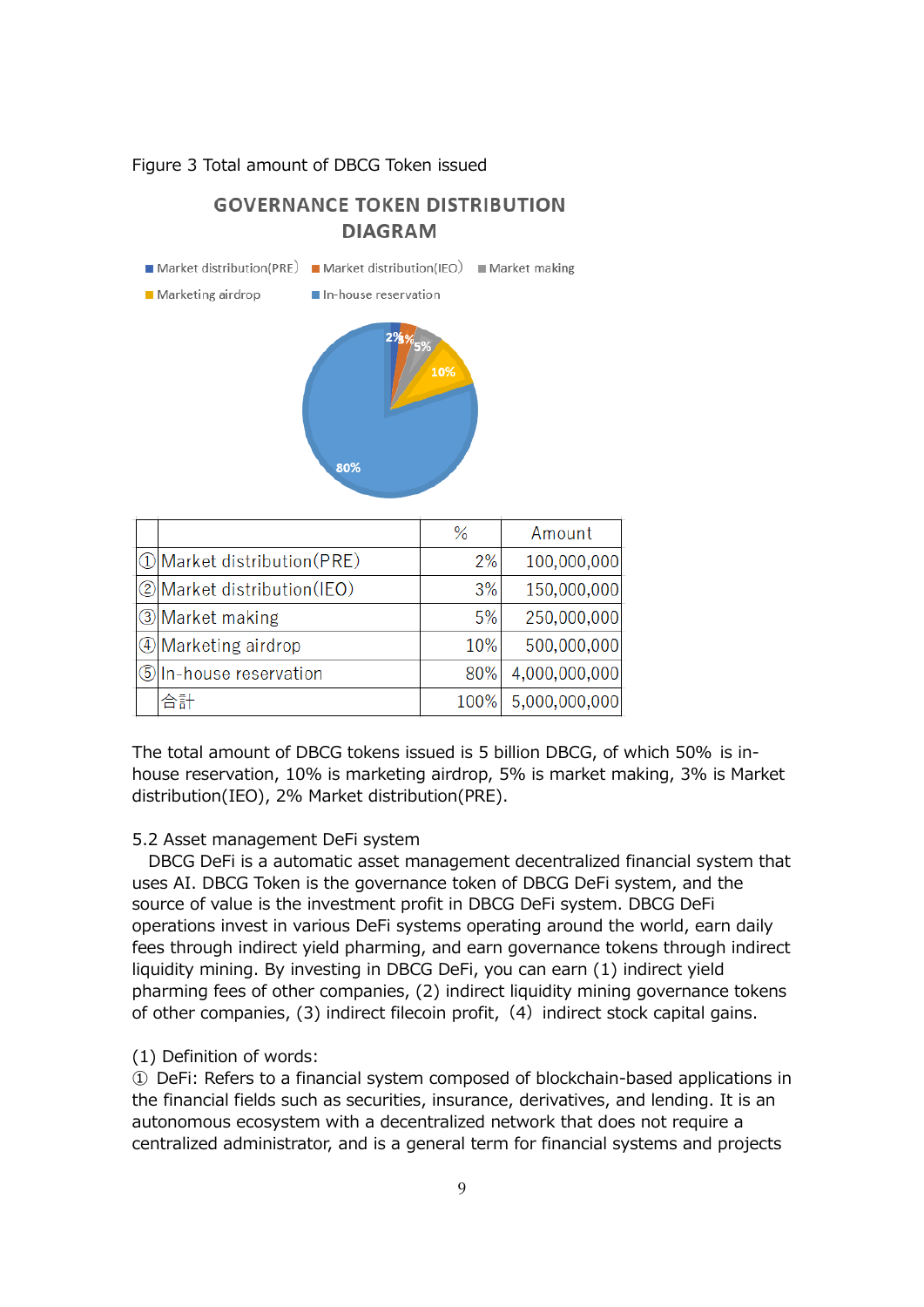that are accessible and highly transparent to anyone. ②Yield pharming: To manage crypto assets and stable coins by lending DeFi, etc., and earn passive income such as interest income.

③ Liquidity mining : Obtaining some kind of reward other than interest by providing liquidity to the DeFi platform.

(2) For example, suppose you want to manage your assets with Uniswap, the largest decentralized exchange (DEX). Uniswap has a system called liquidity mining, so you can get ①0.3% as a commission just by depositing funds in a specific pool (indirect yield farming). In addition, you can get a reward called "UNI", which is a dedicated governance token (indirect liquidity mining). Uniswap issued UNI tokens in 2020. UNI is a governance token for UNI holders to decide the future of Uniswap, and UNI holders will decide the future direction of Uniswap development by voting. Therefore, UNI holders are responsible for thinking more about Uniswap, making improvements, and growing it into a more essential protocol for DeFi. Uniswap currently has plans to reduce its 0.3% liquidity provider fee income to 0.25% and collect 0.05% as Uniswap's protocol income. If that happens, protocol revenue can also be returned to UNI holders. In other words, the source of UNI's value is Uniswap's protocol revenue, which is 0.05% of this.

(3) Next, let's assume that the asset is managed by Compound. Compound is a decentralized cryptocurrency banking / money market running on Ethereum's mainnet and one of the largest yield pharming / liquidity mining platforms. Users can make money by lending their own tokens to the contract. Users can also borrow tokens from the contract by providing collateral to the contract. Compound operates in a decentralized and autonomous manner, and seems to be aiming for a bank / money market where there is no specific centralized administrator. The specific lending and borrowing mechanism is as follows.

① Lending mechanism

a. Users lock crypto assets and stable coins on smart contracts to earn interest. Currently, there are eight types of target assets: DAI, USD Coin, Ether, 0x, Augur, Wrapped BTC, Basic Attention Token, and SAI.

b. If locked, cToken will be issued to the user at a preset exchange rate. For example, if Ether is locked, cEther will be issued.

c. Users can earn interest by holding cToken. Specifically, the cToken is redeemed at the time of withdrawal of the locked asset, but the value of the cToken is assumed to increase with respect to the locked asset over time. For example, if you supply 100 DAI with an annual interest rate of 1.09%, you can get a refund of 101.09 DAI if you redeem cDAI one year later.

d. This income is economically dependent on the interest paid by the lessee, which will be described later. The interest rate seems to be decided based on the supply and demand of lending and borrowing, and fluctuates daily.

e. In addition to the above interest rates, the lender may receive a COMP Token. COMPToken acts as a so-called Governance Token, which allows holders to propose protocol changes and vote. COMPToken is listed on overseas exchanges.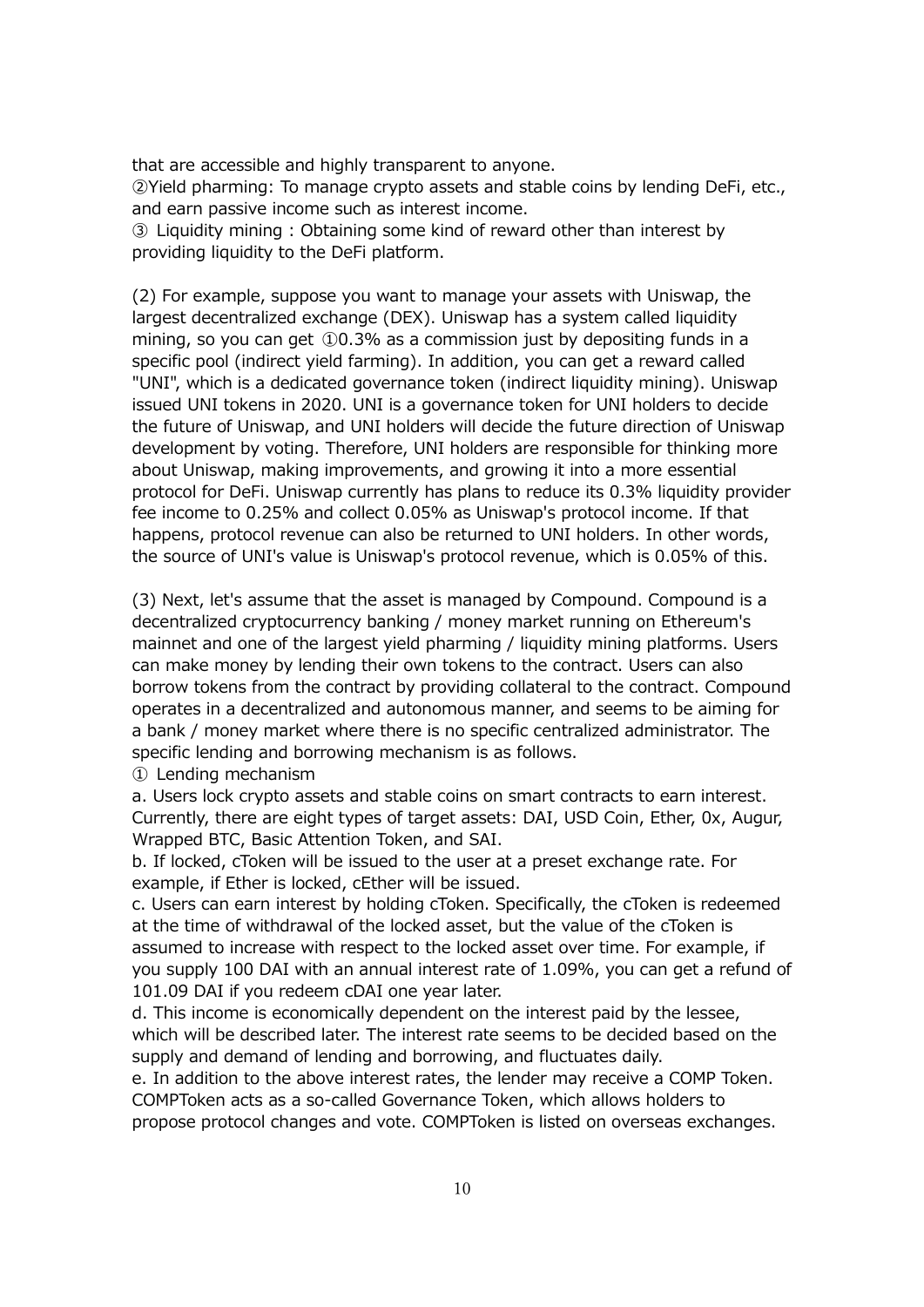② Borrowing mechanism

a. Users with a.cToken can use Compound to borrow crypto assets and stable coins.

b. When borrowing, the user deposits cToken as collateral. The maximum amount that a user can borrow is calculated by multiplying the deposited assets by the collateral factor.

c. The collateral factor is set by the holder of the COMP Token. The collateral coefficient is generally higher for assets with higher market capitalization / higher liquidity and lower for assets with lower market capitalization / less liquidity.

 For example, the ETH collateral coefficient is currently set at 0.7, allowing users who lend ETH 100 to the protocol to borrow assets equivalent to 70 ETH via Compound. It is also possible to lock Ether and borrow DAI, lock DAI and borrow Ether, and so on.

d. If the user's loan balance exceeds the borrowing capacity due to an increase in unpaid interest, a decrease in the value of collateral, an increase in the price of borrowed assets, etc., the provided collateral will be discounted from the market value at that time. It will be settled.

e. Despite the above payment obligations, the lessee can receive COMP Token as a reward by using the Compound platform. Approximately 2,880 COMPs are distributed daily, of which 50% are distributed to lenders and 50% to borrowers.

Fig. 4 DBCG DeFi system image diagram

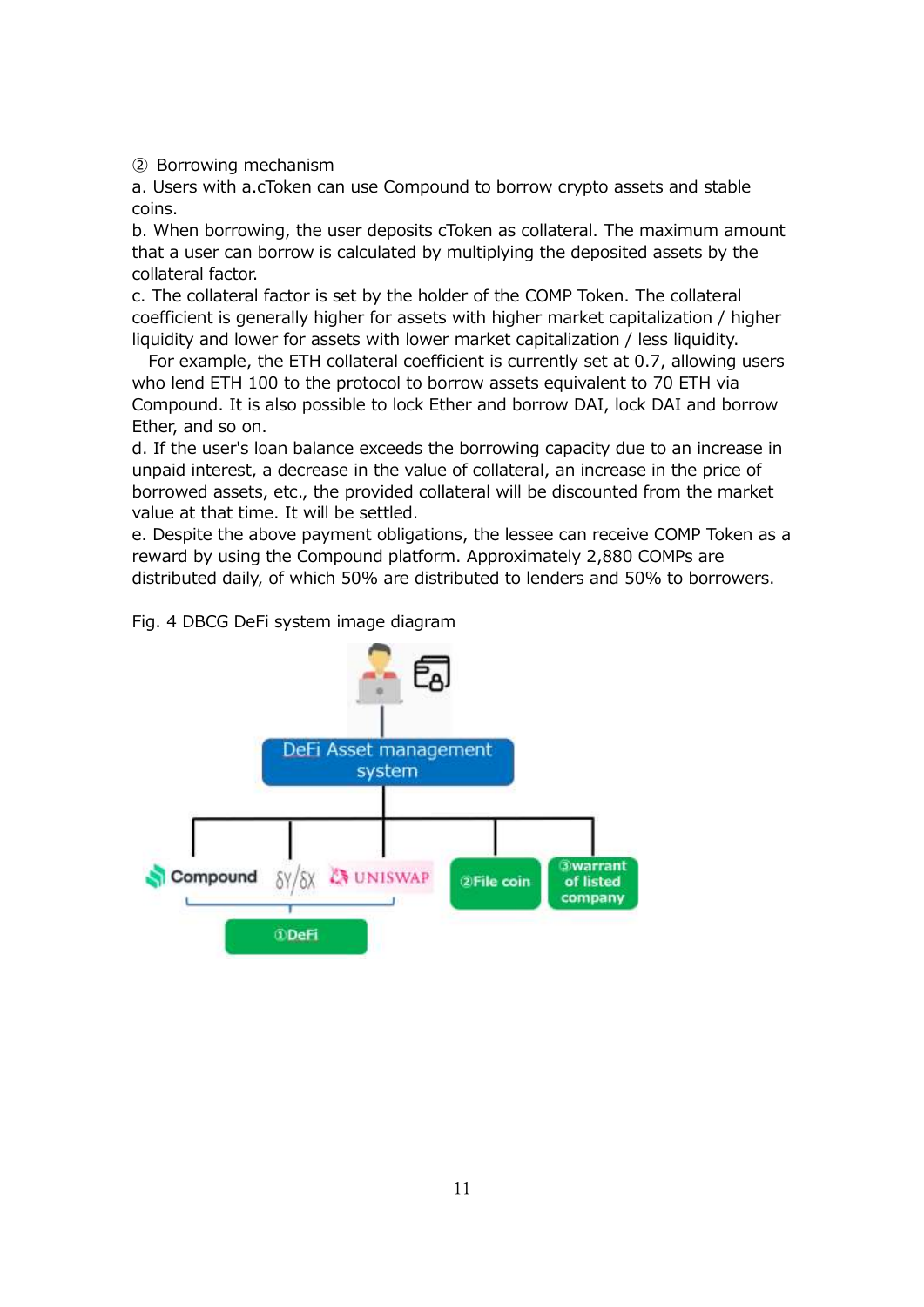

Figure 5 List of financial functions (on Ethereum) implemented in DeFi

Fig. 6 Fund flow diagram with DBCG DeFi



# 5.3 DBCG NFT

The DBCG Token issuer will build a DBCG NFT trading platform. NFT is "unique" digital data with a non-counterfeit certificate and proof of ownership. We will create a market where tangible and intangible assets are converted into NFTs, sold in the primary market, and resold in the secondary market. DBCG Token is a governance token of DBCG NFT system, and the source of value is NFT conversion fee of DBCG NFT system and NFT sales revenue (including auction profit).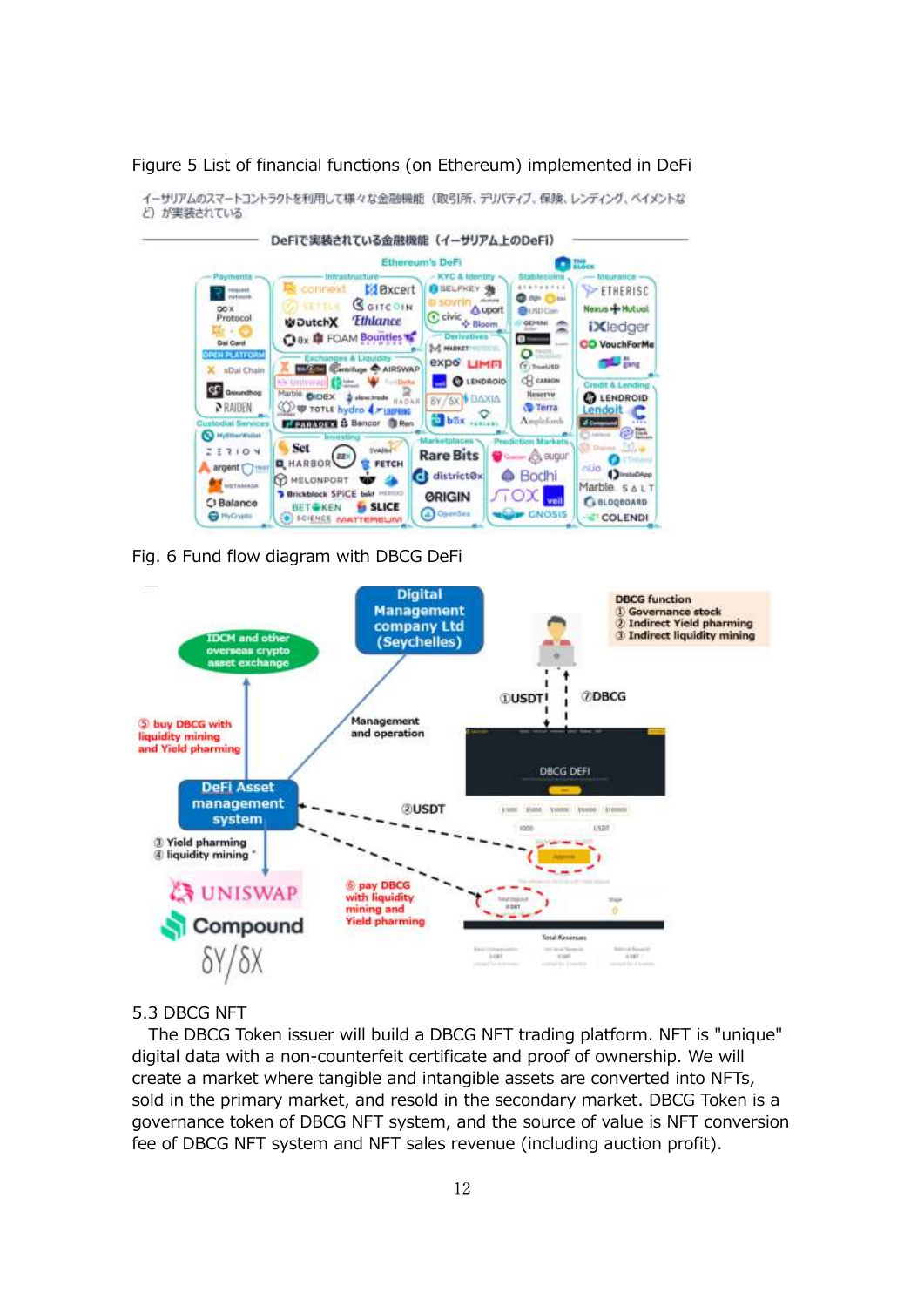(1) NFT (Non-Fungible Token: Non-Fungible Token) is a digital non-counterfeit certificate and certificate of ownership. A type of digital asset that utilizes the blockchain, which is known as the basic technology of crypto assets (virtual currency). By using blockchain technology, mutual verification between participants makes copying and tampering difficult, and anyone can prove the authenticity and ownership of the asset. In other words, it becomes "unique" digital data with a non-counterfeit certificate and a certificate of ownership, and like real works of art, assets that have traditionally had asset value but have not been liquidated have asset value. As a result, value can be exchanged (fluidized). (2) Items that can be used as NFTs: ① works of art, ② virtual items in video games (skins, virtual currencies, weapons, avatars, etc.), ③ music, ④collections (digital trading cards, etc.), ⑤ real estate, cars, racehorses, etc. From horses to designer sneakers, tokenized real-world assets, ⑥ virtual lands, ⑦ videos of iconic moments in sports, and more.

# (3) NFT creation method

Before starting to create, it is necessary to decide which blockchain you want to issue NFT. Ethereum is now the top blockchain service for NFT issuance. However, various other blockchains are becoming more popular, including: ①Binance Smart Chain, ② Dapper Labs Flow, ③ Tron, ④EOS, ⑤Polkadot, ⑥ Tezos, ⑦Cosmos ( Cosmos), ⑧ WAX, etc. The blockchain has its own NFT token standard and corresponding wallet service and marketplace. To create it, connect the Ethereum wallet and upload the images and files you want to make into an NFT. (4) How to buy NFT: ①Which marketplace should you buy NFT? ② Which wallet do I need to download in order to connect to the platform and purchase NFT? ③ Which crypto assets do you need to put in your wallet to complete the purchase? ④ Is the NFT you want to purchase sold at a specific time?

Fig. 7 DBCG NFT platform image diagram





Marketplace

◎

Create

Resources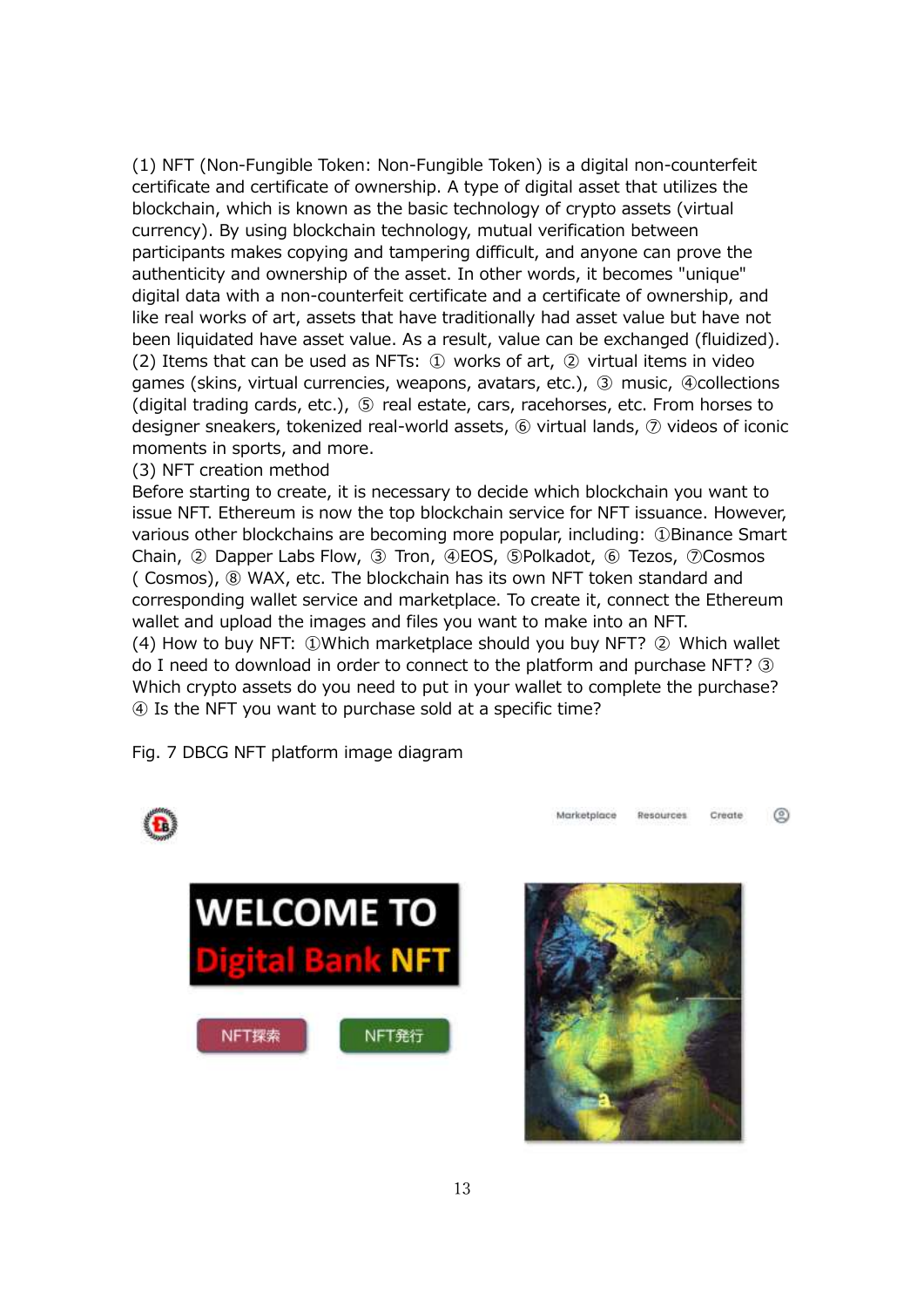

Figure 8 DBCG NFT platform fund flow chart

5.4 IDCM, DELTEC BAHAMAS Crypto currency Exchange market

DBCG Token issuing company operates crypto currency exchange market, IDCM, DELTEC BAHAMAS with IDCM, DELTEC, DBCG.

DBCG Token is the exchange's key currency and governance token, and the source of value is the exchange's sales commission and initial coin offering (ICO, IEO) commission. IDCM is one of the world's leading crypto asset exchanges. We have a wealth of experience in operating cryptocurrency exchanges. DELTEC is a bank that manages and stores US \$ backed by USDT Tether. The DBCG operating company operates a crypto asset exchange together with both parties.

(1) IDCM Hong Kong, Taiwan

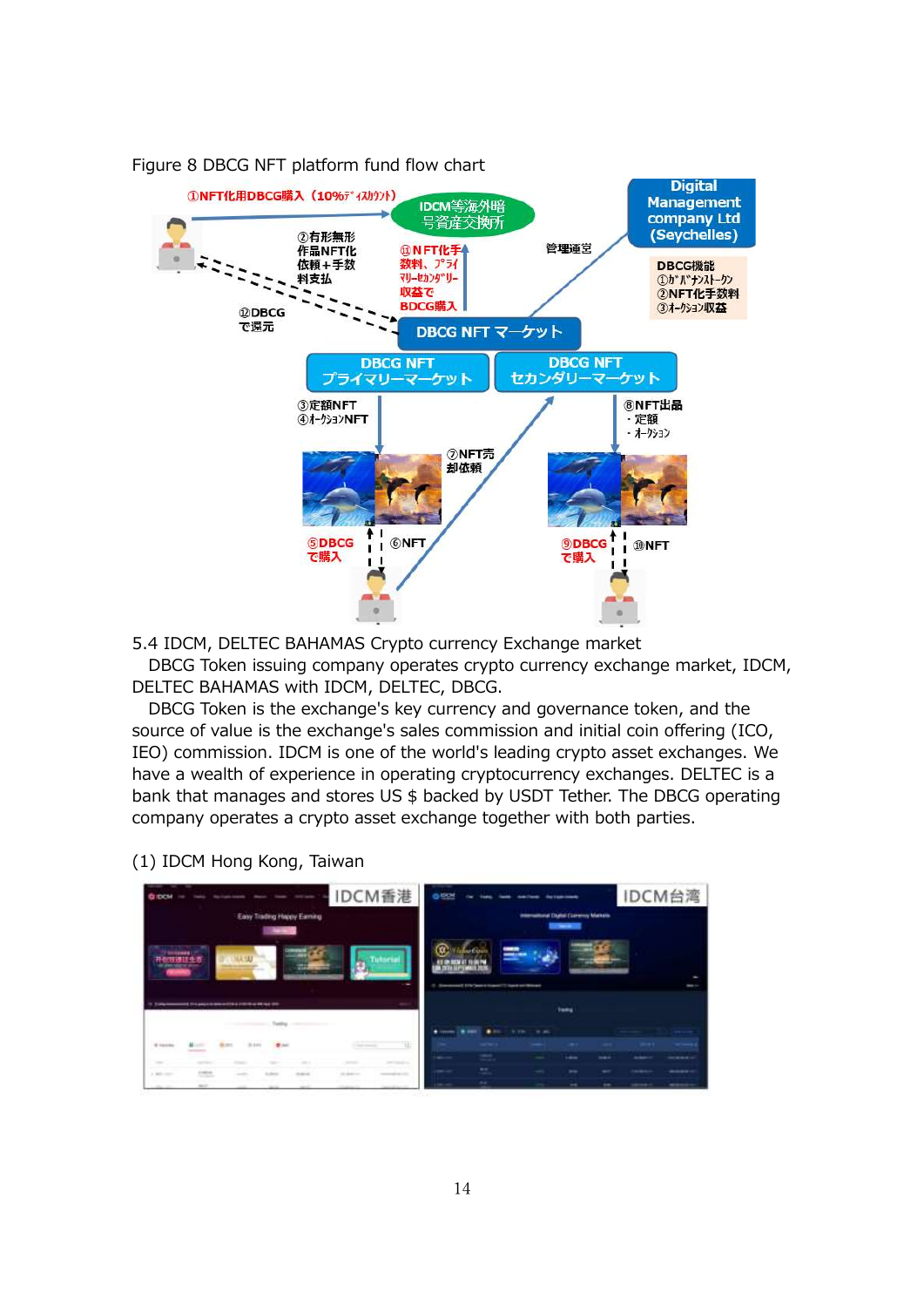①Daily trading volume is the highest in the world (\$ 5.2 billion) as of October 20, 2020.

\* Although the transaction volume ranking fluctuates, it remains in the 1st to 10th places.

②We handle 39 types of currencies and can trade in 69 pairs of currencies.

(2) Establishment of IDCM Bahamas Cryptocurrency Exchange with Deltec Bank & **Trust** 



(3) Collaboration with Deltec Ecosystemu of DELCHAIN & Deltec Bank & Trust

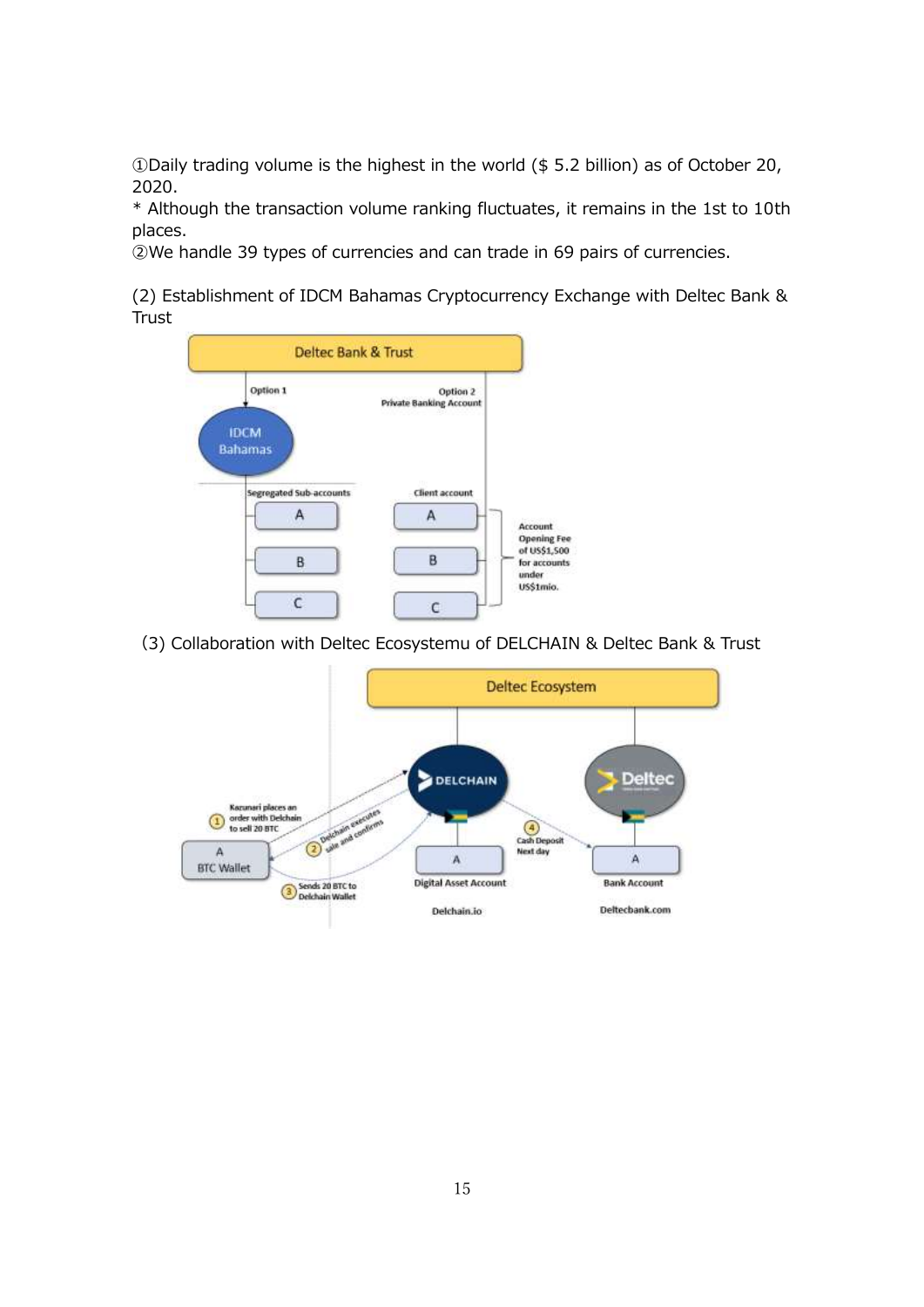

# Figure 9 IDCM, DELTEC BAHAMAS Cryptocurrency Exchange Fund Flow Chart

#### 5.5 SECURITY TOKEN

The DBCG Token issuer will create a security token trading platform (platform, secondary market). Unlike utility tokens, security tokens are tokens whose value is transferred together with financial assets (real estate, tangible assets, intangible assets, IP, gold, etc.) that support the value.

DBCG Token is a governance token, and its source of value is the exchange's sales commission and new token listing (STO) commission.

(1) This platform consists of three elements necessary to promote the liquidation of all assets. The first element is visualization of property rights information. On this platform, the security token (electronic certificate) will be given to the investor by the securities issuer as a proof that the investor has made an investment. In this security token, the rights (contractual status) information of the invested assets is recorded as highly reliable electronic information by blockchain technology, and it can be confirmed at a glance on the Internet. 5.5 SECURITY TOKEN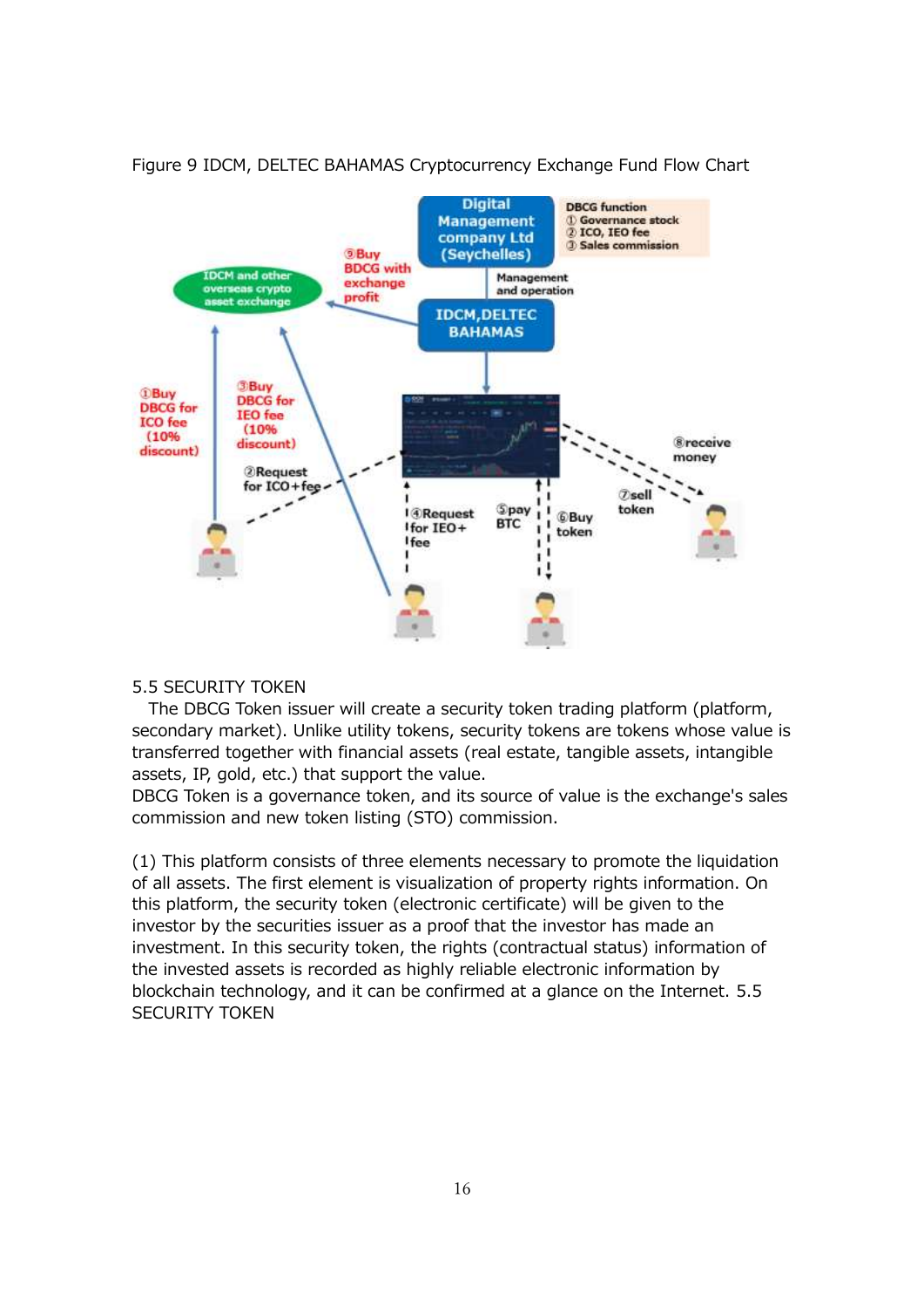The platform consists of three elements necessary to promote the liquidation of all assets.

The first element is visualization of property rights information

In this platform, the security token (electronic certificate) is given to the investor by the securities issuer as a proof that the investor has made an investment.

In this security token, the rights (contractual status) information of the invested assets is recorded as highly reliable electronic information by blockchain technology, and it can be confirmed at a glance on the Internet.



(2) The second element is the systematization of procedures related to the transfer of contractual status (contractual status that gives effect to the contract). This platform is a program (smart contract) defined under the framework of the current Japanese law, and it is possible to carry out a series of agreements and acceptance procedures associated with each contract of transfer. This makes it possible to optimize information management of various contracts and assets by speeding up asset transfer procedures such as paperless offices, reduction of man-hours, reduction of human error, and improvement of data quality.

The second element is the systematization of procedures related to the transfer of contractual status (contractual position that brings the contract into effect).

This platform is a program (smart contract) defined under the framework of the current Japanese law, and it is possible to carry out a series of agreements and acceptance procedures associated with each contract of transfer. This makes it possible to optimize information management of various contracts and assets by speeding up asset transfer procedures such as paperless operations, reduction of man-hours, reduction of human error, and improvement of data quality.

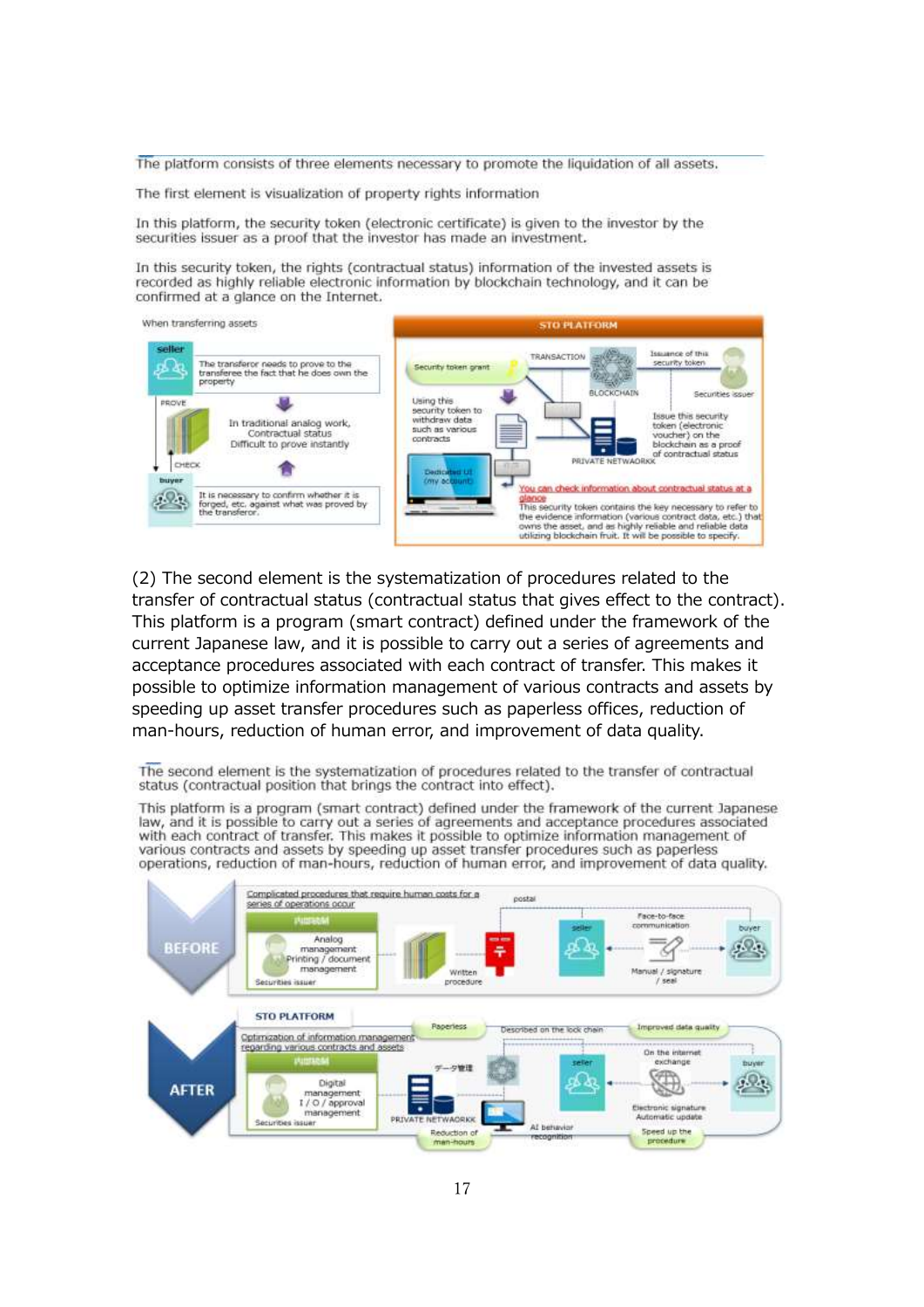(3) The third element is the creation of the concept of fluidization. By accessing this platform, a new environment will be created in which people who meet for the first time can connect through the Internet and apply for transactions according to due process, and by raising awareness of security tokens, a new concept of fluidization that has never existed before will be created.

The third element is the creation of the concept of fluidization.

By accessing this platform, a new environment will be created in which people who meet for the first time can connect through the Internet and apply for transactions according to due process, and by raising awareness of security tokens, a new concept of fluidization that has never existed before will be created.



# (4) Security token primary market and secondary market diagram

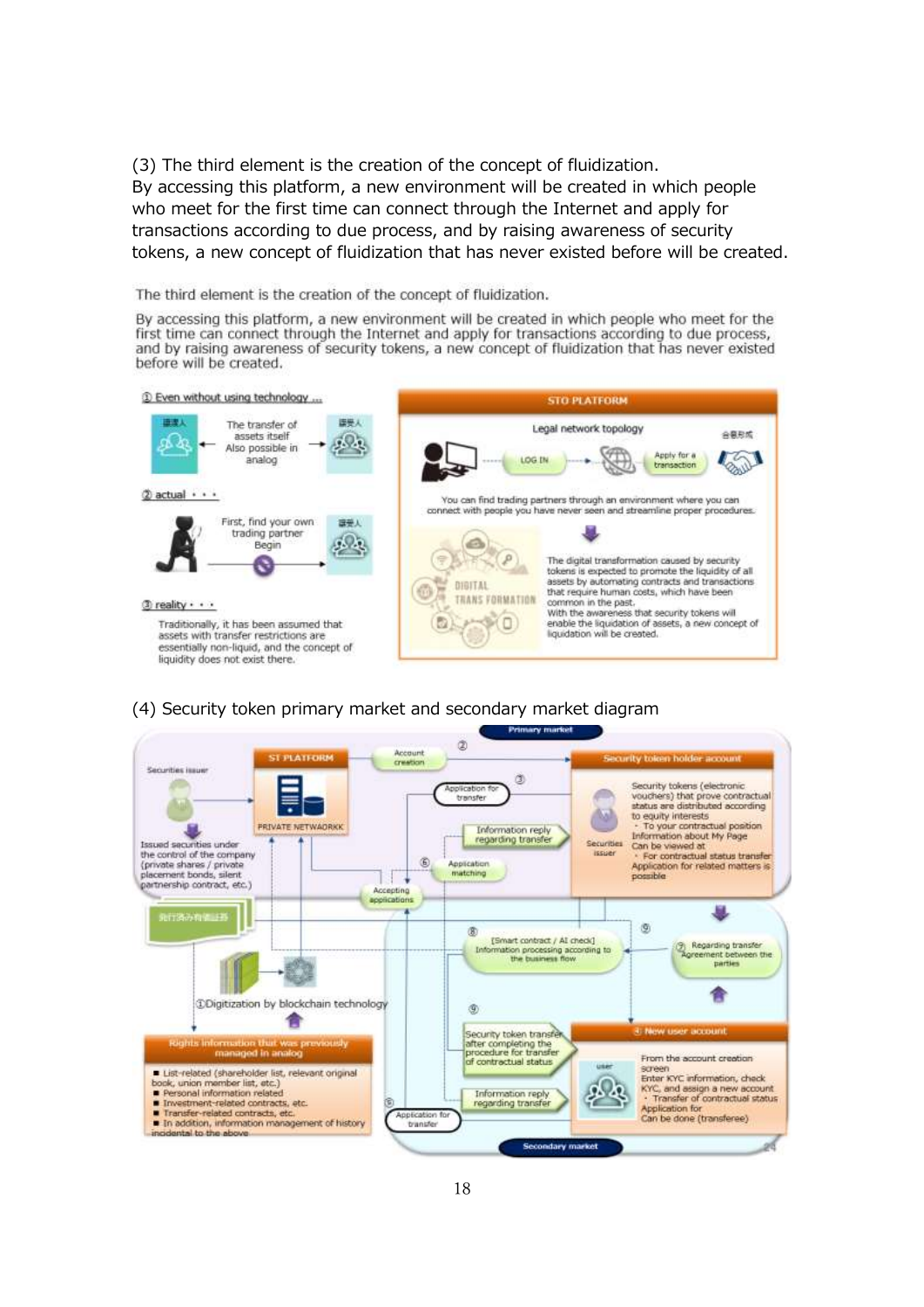#### (5) STO security token issuance flow chart.



(6) Security token trading It is a fund flow chart of the primary market.

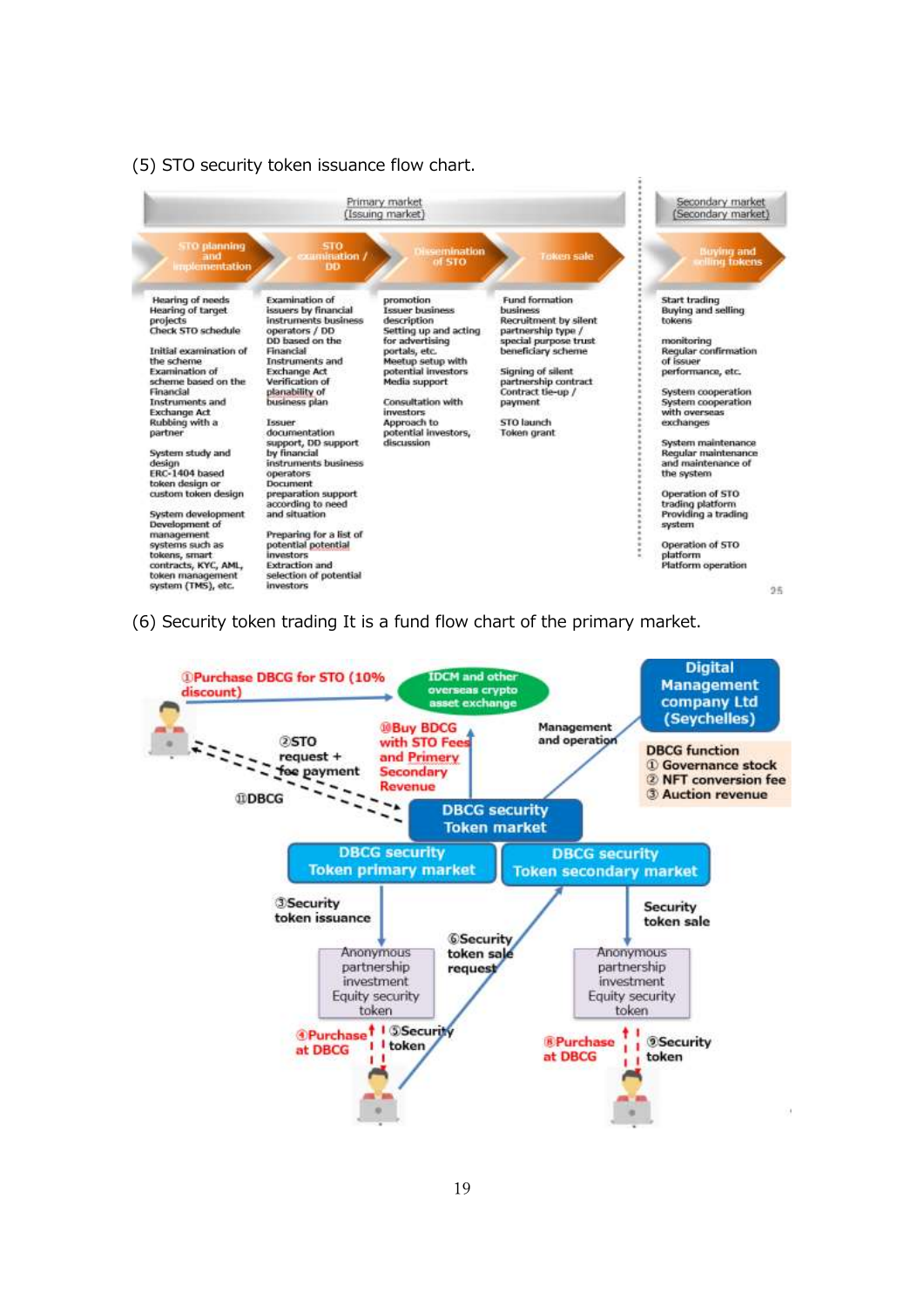#### 6. Operation method

The operation of the DBCG token is the Digital Management company Ltd that issued the DBCG token, but we will conclude a partner contract with a specialized company in each field and operate it collaboratively.

#### 6.1 Roadmap

DBCG token issuance, listing at overseas crypto currency exchanges market, and NFT trading platform, IDCM, DELTEC BAHAMAS crypto currency exchange market, and security token trading platform created by DBCG token issuing companies are scheduled to be carried out according to the following schedule. DBCG Token will promote asset liquidation and cashless payment using blockchain technology. The issued tokens will be a conditional investment with lockup conditions to balance the supply and demand of the market.

| July   | 2021 DBCG DeFi asset management system operation       |
|--------|--------------------------------------------------------|
| August | 2021 Issuance of DBCG Token                            |
| April  | 2022 Listed on DBCG Token IDCM HK                      |
| April  | 2022 NFT trading platform launched                     |
| July   | 2022 Listed on DBCG Token IDCM TAIWAN                  |
|        | September 2022 IDCM, DELTEC BAHAMAS operation started  |
| April  | 2023 Security Token trading platform operation started |

#### 6.2 Development team

| System and service development:                                      | Digital Management company Ltd |
|----------------------------------------------------------------------|--------------------------------|
| Token issuance and finance:                                          | Digital Management company Ltd |
| Overseas sales and handling business: Digital Management company Ltd |                                |

#### 7. Disclaimer DISCLAIMER

This white paper provides an overview of the proposed products, services, and token ecosystem. It does not consist of any legal, financial or other advice. We encourage you to seek professional legal, financial and tax advice on your own. This white paper is for informational purposes only.

Digital Management company Ltd ("Company") and its affiliates, directors, agents, employees, suppliers and licensors may lose investment, income or data (tangible) resulting from the use or non-use of this white paper. In any case (intangible), we shall not be liable for any indirect, accidental, special, or consequentially related cases to the extent permitted by applicable law.

The purpose of this white paper is to solicit sales and purchases in legal jurisdiction where it is illegal to offer sales or solicit purchases, or to those who are illegal to do so. I don't. It is the purchaser's responsibility to confirm and determine whether any token is legal in the relevant jurisdiction in the purchase, use, sale or transfer of any token. In addition, it is the purchaser's responsibility to participate in crowdsale in all relevant jurisdictions and to determine and assess potential tax impacts associated with delivery, purchase, receipt, holding, use and sale. If you are considering buying, receiving, holding or trading tokens, please consult the opinions of an independent third party expert before taking any action.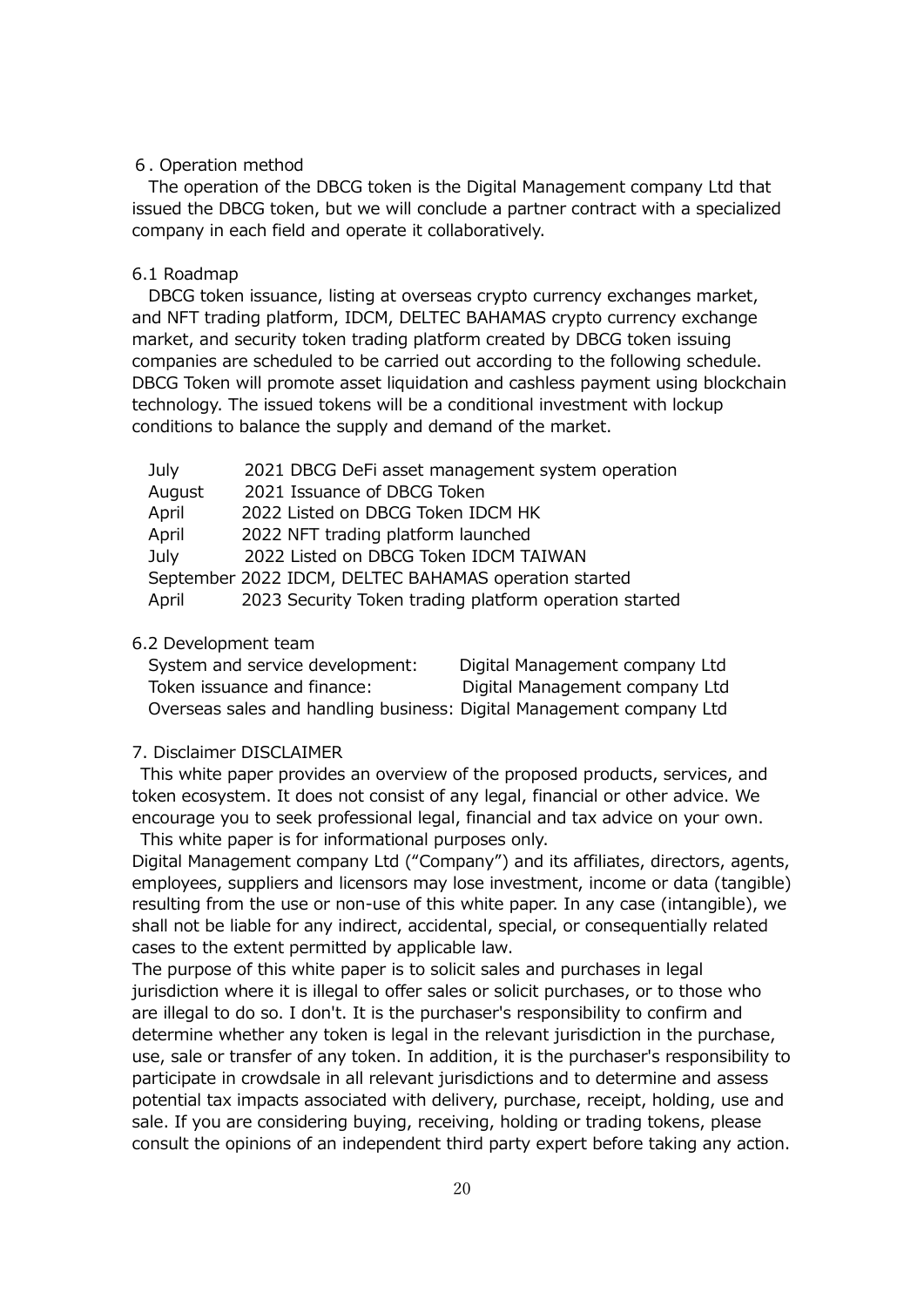In many jurisdictions, the regulatory status of token and distributed ledger technology is unclear or undefined. It is difficult for regulators to predict how existing regulations can be applied to technologies and applications such as the DBCG Platform ("Platform") and DBCG Tokens ("Tokens", "DBCG"). Similarly, predicting whether and how legislative and regulatory bodies will implement legislative and regulatory changes affecting distributed ledger technologies, including platforms and DBCG tokens, and their applications. It Is difficult. The purchase, sale, and distribution of DBCG is illegal for the purpose of explanation only, the distribution of tokens is illegal, or the token is part of the license (registration, license) of the parties involved in the purchase, sale, and distribution. Regulatory behavior can adversely affect the platform in many ways, including being determined to be an all-encompassing regulatory measure. The Platform may become illegal to operate in such jurisdiction due to regulatory acts or changes in law or regulation, or may obtain the regulatory approval required to operate in such jurisdiction. If it is not commercially desirable, we may suspend business within our jurisdiction.

The white paper does not assume any warranty or legal liability arising out of or in connection with the accuracy, reliability or completeness of the commercial transaction and does not bind the Company, its directors, officers, employees or affiliates. ..

"Future outlook information" does not guarantee future business performance. Therefore, please refrain from relying entirely on it. In addition, these forwardlooking statements inevitably include known or unknown risks and uncertainties, and actual results may differ materially from the outlook. We undertake no obligation to update any forward-looking statement in the event of changes in management's estimates, opinions or circumstances.

White papers are subject to update and change, and the latest version of the white paper takes precedence over previous versions. We undertake no obligation to notify you of the facts or content of the changes. White papers may be translated into languages other than English. In the event of a conflict or conflict between the English version and any other foreign language version, the English version of the document shall prevail. The provision of this white paper and the sale based on it does not in any way indicate that our business has not changed since that date. This white paper is not intended to be what we promise to achieve, and new information and knowledge may change its plans and circumstances in line with our roadmap.

Since the DBCG token is based on the Ethereum protocol, malfunctions, failures, and abandonments of the Ethereum protocol can have a significant adverse effect on his CIM token. In addition, advanced cryptography and technological advances could pose a risk to his Kun and platform by disabling the cryptographic consensus mechanism that underpins the Ethereum protocol. Like other decentralized crypto tokens based on the Ethereum protocol, DBCG tokens are involved in the process of validating DBCG token transactions on the Ethereum blockchain: doublepayment attacks, majority mining power attacks, and selfish mining attacks. It can be said that it is susceptible to attacks by miners including (and not limited to). Successful attacks pose a risk to the platform and his DBCG tokens, including,